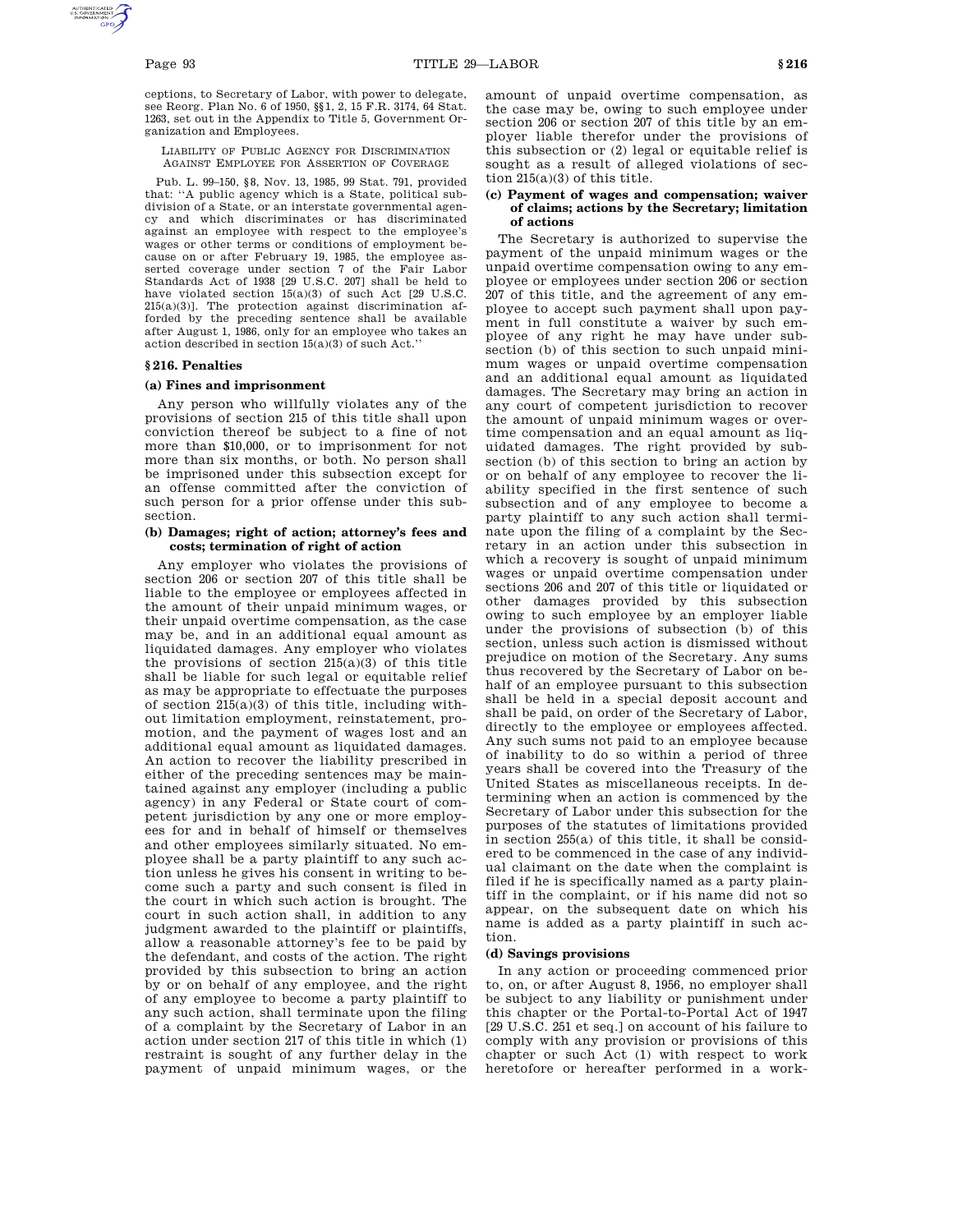place to which the exemption in section 213(f) of this title is applicable, (2) with respect to work performed in Guam, the Canal Zone or Wake Island before the effective date of this amendment of subsection (d), or (3) with respect to work performed in a possession named in section  $206(a)(3)^1$  of this title at any time prior to the establishment by the Secretary, as provided therein, of a minimum wage rate applicable to such work.

# **(e) Civil penalties for child labor violations**

(1)(A) Any person who violates the provisions of sections 2 212 or 213(c) of this title, relating to child labor, or any regulation issued pursuant to such sections, shall be subject to a civil penalty not to exceed—

(i) \$11,000 for each employee who was the subject of such a violation; or

(ii) \$50,000 with regard to each such violation that causes the death or serious injury of any employee under the age of 18 years, which penalty may be doubled where the violation is a repeated or willful violation.

(B) For purposes of subparagraph (A), the term ''serious injury'' means—

(i) permanent loss or substantial impairment of one of the senses (sight, hearing, taste, smell, tactile sensation);

(ii) permanent loss or substantial impairment of the function of a bodily member, organ, or mental faculty, including the loss of all or part of an arm, leg, foot, hand or other body part; or

(iii) permanent paralysis or substantial impairment that causes loss of movement or mobility of an arm, leg, foot, hand or other body part.

(2) Any person who repeatedly or willfully violates section 206 or 207 of this title, relating to wages, shall be subject to a civil penalty not to exceed \$1,100 for each such violation.

(3) In determining the amount of any penalty under this subsection, the appropriateness of such penalty to the size of the business of the person charged and the gravity of the violation shall be considered. The amount of any penalty under this subsection, when finally determined, may be—

(A) deducted from any sums owing by the United States to the person charged;

(B) recovered in a civil action brought by the Secretary in any court of competent jurisdiction, in which litigation the Secretary shall be represented by the Solicitor of Labor; or

(C) ordered by the court, in an action brought for a violation of section  $215(a)(4)$  of this title or a repeated or willful violation of section 215(a)(2) of this title, to be paid to the Secretary.

(4) Any administrative determination by the Secretary of the amount of any penalty under this subsection shall be final, unless within 15 days after receipt of notice thereof by certified mail the person charged with the violation takes exception to the determination that the violations for which the penalty is imposed occurred, in which event final determination of the penalty shall be made in an administrative proceeding after opportunity for hearing in accordance with section 554 of title 5 and regulations to be promulgated by the Secretary.

(5) Except for civil penalties collected for violations of section 212 of this title, sums collected as penalties pursuant to this section shall be applied toward reimbursement of the costs of determining the violations and assessing and collecting such penalties, in accordance with the provision of section 9a of this title. Civil penalties collected for violations of section 212 of this title shall be deposited in the general fund of the Treasury.

(June 25, 1938, ch. 676, §16, 52 Stat. 1069; May 14, 1947, ch. 52, §5(a), 61 Stat. 87; Oct. 26, 1949, ch. 736, §14, 63 Stat. 919; 1950 Reorg. Plan No. 6, §§1, 2, 15 F.R. 3174, 64 Stat. 1263; Aug. 8, 1956, ch. 1035, §4, 70 Stat. 1118; Pub. L. 85–231, §1(2), Aug. 30, 1957, 71 Stat. 514; Pub. L. 87–30, §12(a), May 5, 1961, 75 Stat. 74; Pub. L. 89–601, title VI, §601(a), Sept. 23, 1966, 80 Stat. 844; Pub. L. 93–259, §§ 6(d)(1), 25(c), 26, Apr. 8, 1974, 88 Stat. 61, 72, 73; Pub. L. 95–151, §10, Nov. 1, 1977, 91 Stat. 1252; Pub. L. 101–157, §9, Nov. 17, 1989, 103 Stat. 945; Pub. L. 101–508, title III, §3103, Nov. 5, 1990, 104 Stat. 1388–29; Pub. L. 104–174, §2, Aug. 6, 1996, 110 Stat. 1554; Pub. L. 110–233, title III, §302(a), May 21, 2008, 122 Stat. 920.)

## REFERENCES IN TEXT

The Portal-to-Portal Act of 1947, referred to in subsec. (d), is act May 14, 1947, ch. 52, 61 Stat. 84, as amended, which is classified principally to chapter 9 (§251 et seq.) of this title. For complete classification of this Act to the Code, see Short Title note set out under section 251 of this title and Tables.

The effective date of this amendment of subsection (d), referred to in subsec. (d), occurred upon the expiration of 90 days after Aug. 30, 1957. See section 2 of Pub. L. 85–231, set out as an Effective Date of 1957 Amendment note under section 213 of this title.

Section  $206(a)(3)$  of this title, referred to in subsec.  $(d)(3)$ , was repealed and section  $206(a)(4)$  of this title was redesignated section 206(a)(3) by Pub. L. 110–28, title VIII, §8103(c)(1)(B), May 25, 2007, 121 Stat. 189.

#### AMENDMENTS

2008—Subsec. (e). Pub. L. 110–233 amended subsec. (e) generally. Prior to amendment, subsec. (e) related to civil penalties for child labor violations.

1996—Subsec. (e). Pub. L. 104–174 in first sentence substituted ''of section 212 of this title or section 213(c)(5) of this title'' for ''of section 212 of this title'' and ''under section 212 of this title or section 213(c)(5) of this title'' for ''under that section''.

1990—Subsec. (e). Pub. L. 101–508 struck out ''or any person who repeatedly or willfully violates section 206 or 207 of this title'' after ''issued under that section,'' in first sentence, substituted ''not to exceed \$10,000 for each employee who was the subject of such a violation'' for ''not to exceed \$1,000 for each such violation'' in first sentence, inserted after first sentence ''Any person who repeatedly or willfully violates section 206 or 207 of this title shall be subject to a civil penalty of not to exceed \$1,000 for each such violation.'', substituted ''any penalty under this subsection'' for ''such penalty'' wherever appearing except after ''appropriateness of'', substituted ''Except for civil penalties collected for violations of section 212 of this title, sums'' for ''Sums'' in last sentence, and inserted at end ''Civil penalties collected for violations of section 212 of this title shall

be deposited in the general fund of the Treasury.'' 1989—Subsec. (e). Pub. L. 101–157 inserted ''or any person who repeatedly or willfully violates section 206 or

<sup>1</sup>See References in Text note below.

<sup>2</sup>So in original. Probably should be ''section''.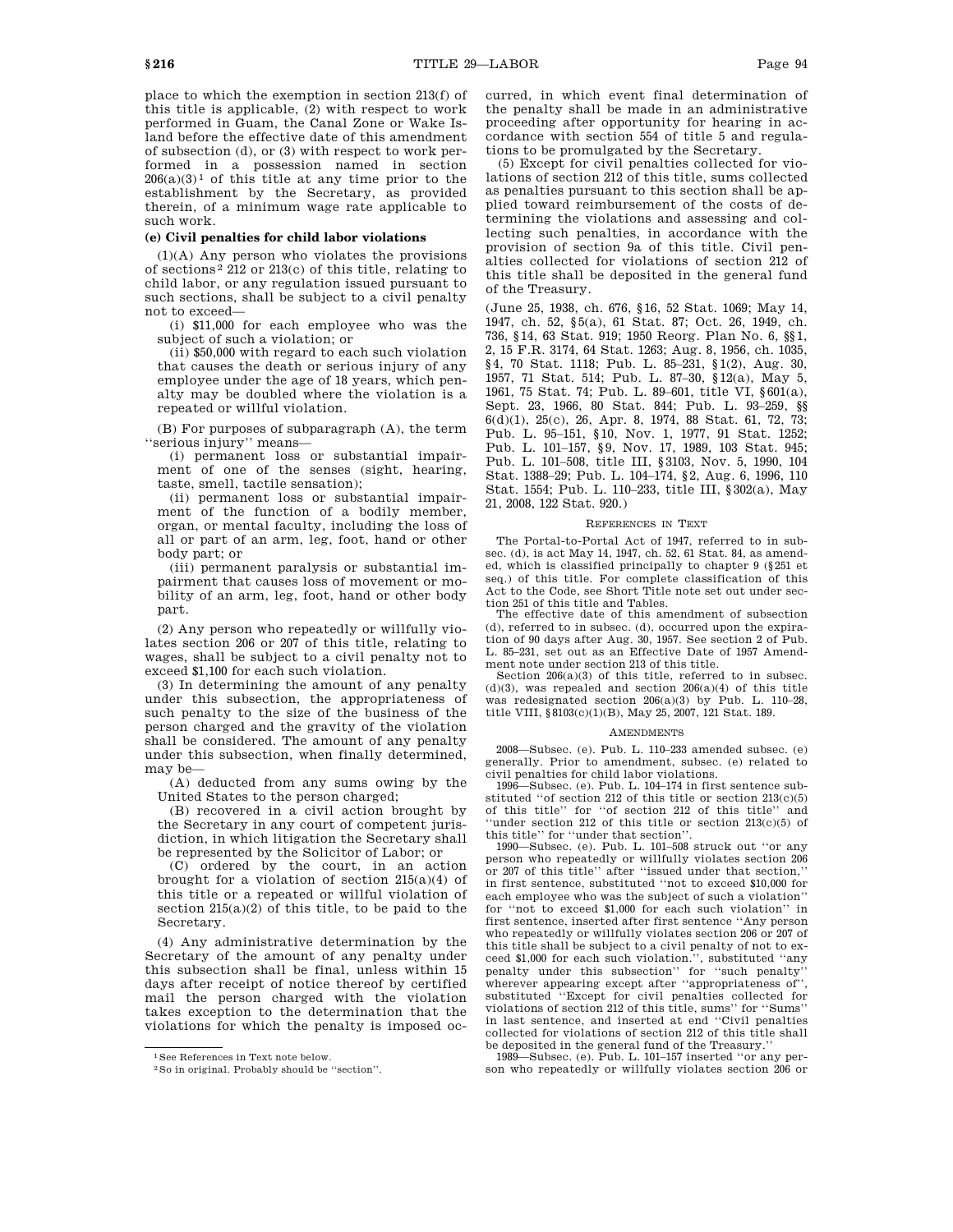207 of this title'' in introductory provisions and inserted ''or a repeated or willful violation of section  $215(a)(2)$  of this title'' in par. (3).

1977—Subsec. (b). Pub. L. 95–151, §10(a), (b), inserted provisions relating to violations of section 215(a)(3) of this title by employers, ''(1)'' after ''section 217 of this title in which'', and cl. (2), and substituted ''An action to recover the liability prescribed in either of the preceding sentences'' for ''Action to recover such liability'

Subsec. (c). Pub. L. 95–151, §10(c), inserted ''to recover the liability specified in the first sentence of such subsection'' after ''an action by or on behalf of any employee''.

1974—Subsec. (b). Pub. L. 93–259, §6(d)(1), substituted in second sentence ''maintained against any employer (including a public agency) in any Federal or State court" for "maintained in any court"

Subsec. (c). Pub. L. 93–259, §26, in revising first three sentences, reenacted first sentence, substituting ''Secretary'' for ''Secretary of Labor''; included in second sentence provision for an action by the Secretary for liquidated damaged and deleted requirement of a written request by an employee claiming unpaid minimum wages or unpaid overtime compensation with the Secretary of Labor prior to an action by the Secretary and proviso prohibiting any action in any case involving an issue of law not settled finally by the courts and depriving courts of jurisdiction of any action or proceeding involving the issue of law not settled finally; and substituted third sentence ''The right provided by subsection (b) of this section to bring by or on behalf of any employee and of any employees to become a party plaintiff to any such action shall terminate upon the filing of a complaint by the Secretary in an action under this subsection in which a recovery is sought of unpaid minimum wages or unpaid overtime compensation under sections 206 and 207 of this title or liquidated or other damages provided by this subsection owing to such employee by an employer liable under the provisions of subsection (b) of this section, unless such action is dismissed without prejudice on motion of the Secretary.'' for ''The consent of any employee to the bringing of any such action by the Secretary of Labor, unless such action is dismissed without prejudice on motion of the Secretary of Labor, shall constitute a waiver by such employee of any right of action he may have under subsection (b) of this section for such unpaid wages or unpaid overtime compensation and an additional equal amount as liquidated damages.''

Subsec. (e). Pub. L. 93–259, §25(c), added subsec. (e).

1966—Subsec. (c). Pub. L. 89–601 substituted ''statutes

of limitations'' for ''two-year statute of limitations''. 1961—Subsec. (b). Pub. L. 87–30 provided for termination of right of action upon commencement of in-

junction proceedings by the Secretary of Labor. 1957—Subsec. (d). Pub. L. 85–231 added cls. (1) and (2) and designated existing provisions as cl. (3).

1956—Subsec. (d). Act Aug. 8, 1956, added subsec. (d). 1949—Subsec. (c). Act Oct. 26, 1949, added subsec. (c).

1947—Subsec. (b). Act May 14, 1947, struck out provi-

sions relating to the designation by employee or employees of an agent or representative to maintain an action under this section for and on behalf of all employees similarly situated and inserted provisions relating to the requirement that no employee shall be a party plaintiff unless he gives his consent in writing and such consent is filed with the court.

## EFFECTIVE DATE OF 2008 AMENDMENT

Pub. L. 110–233, title III, §302(b), May 21, 2008, 122 Stat. 922, provided that: ''The amendments made by this section [amending this section] shall take effect on the date of the enactment of this Act [May 21, 2008].''

#### EFFECTIVE DATE OF 1977 AMENDMENT

Amendment by Pub. L. 95–151 effective Jan. 1, 1978, see section 15(a) of Pub. L. 95–151, set out as a note under section 203 of this title.

## EFFECTIVE DATE OF 1974 AMENDMENT

Amendment by Pub. L. 93–259 effective May 1, 1974, see section 29(a) of Pub. L. 93–259, set out as a note under section 202 of this title.

#### EFFECTIVE DATE OF 1966 AMENDMENT

Amendment by Pub. L. 89–601 effective Feb. 1, 1967, except as otherwise provided, see section 602 of Pub. L. 89–601, set out as a note under section 203 of this title.

#### EFFECTIVE DATE OF 1961 AMENDMENT

Amendment by Pub. L. 87–30 effective upon expiration of one hundred and twenty days after May 5, 1961, except as otherwise provided, see section 14 of Pub. L. 87–30, set out as a note under section 203 of this title.

#### EFFECTIVE DATE OF 1957 AMENDMENT

Amendment by Pub. L. 85–231 effective upon expiration of ninety days from Aug. 30, 1957, see section 2 of Pub. L. 85–231, set out as a note under section 213 of this title.

#### EFFECTIVE DATE OF 1949 AMENDMENT

Amendment by act Oct. 26, 1949, effective ninety days after Oct. 26, 1949, see section 16(a) of act Oct. 26, 1949, set out as a note under section 202 of this title.

## EFFECTIVE DATE OF 1947 AMENDMENT

Section 5(b) of act May 14, 1947, provided that: ''The amendment made by subsection (a) of this section [amending this section] shall be applicable only with respect to actions commenced under the Fair Labor Standards Act of 1938, as amended [this chapter], on or after the date of the enactment of this Act [May 14, 1947].''

#### TRANSFER OF FUNCTIONS

Functions relating to enforcement and administration of equal pay provisions vested by subsecs. (b) and (c) of this section in Secretary of Labor transferred to Equal Employment Opportunity Commission by Reorg. Plan No. 1 of 1978, §1, 43 F.R. 19807, 92 Stat. 3781, set out in the Appendix to Title 5, Government Organization and Employees, effective Jan. 1, 1979, as provided by section 1–101 of Ex. Ord. No. 12106, Dec. 28, 1978, 44 F.R. 1053.

For transfer of functions of other officers, employees, and agencies of Department of Labor, with certain exceptions, to Secretary of Labor, with power to delegate, see Reorg. Plan No. 6 of 1950, §§1, 2, 15 F.R. 3174, 64 Stat. 1263, set out in the Appendix to Title 5.

LIABILITY OF STATE, POLITICAL SUBDIVISION, OR INTER-STATE GOVERNMENTAL AGENCY FOR VIOLATIONS BE-FORE APRIL 15, 1986, RESPECTING ANY EMPLOYEE NOT COVERED UNDER SPECIAL ENFORCEMENT POLICY

Pub. L. 99–150, §2(c)(1), Nov. 13, 1985, 99 Stat. 788, provided that: ''No State, political subdivision of a State, or interstate governmental agency shall be liable under section 16 of the Fair Labor Standards Act of 1938 [29 U.S.C. 216] for a violation of section 6 [29 U.S.C. 206] (in the case of a territory or possession of the United States), 7 [29 U.S.C. 207], or 11(c) [29 U.S.C. 211(c)] (as it relates to section 7) of such Act occurring before April 15, 1986, with respect to any employee of the State, political subdivision, or agency who would not have been covered by such Act [this chapter] under the Secretary of Labor's special enforcement policy on January 1, 1985, and published in sections 775.2 and 775.4 of title 29 of the Code of Federal Regulations.''

EFFECT OF AMENDMENTS BY PUBLIC LAW 99–150 ON PUBLIC AGENCY LIABILITY RESPECTING ANY EM-PLOYEE COVERED UNDER SPECIAL ENFORCEMENT POL-ICY

Pub. L. 99–150, §7, Nov. 13, 1985, 99 Stat. 791, provided that: ''The amendments made by this Act [see Short